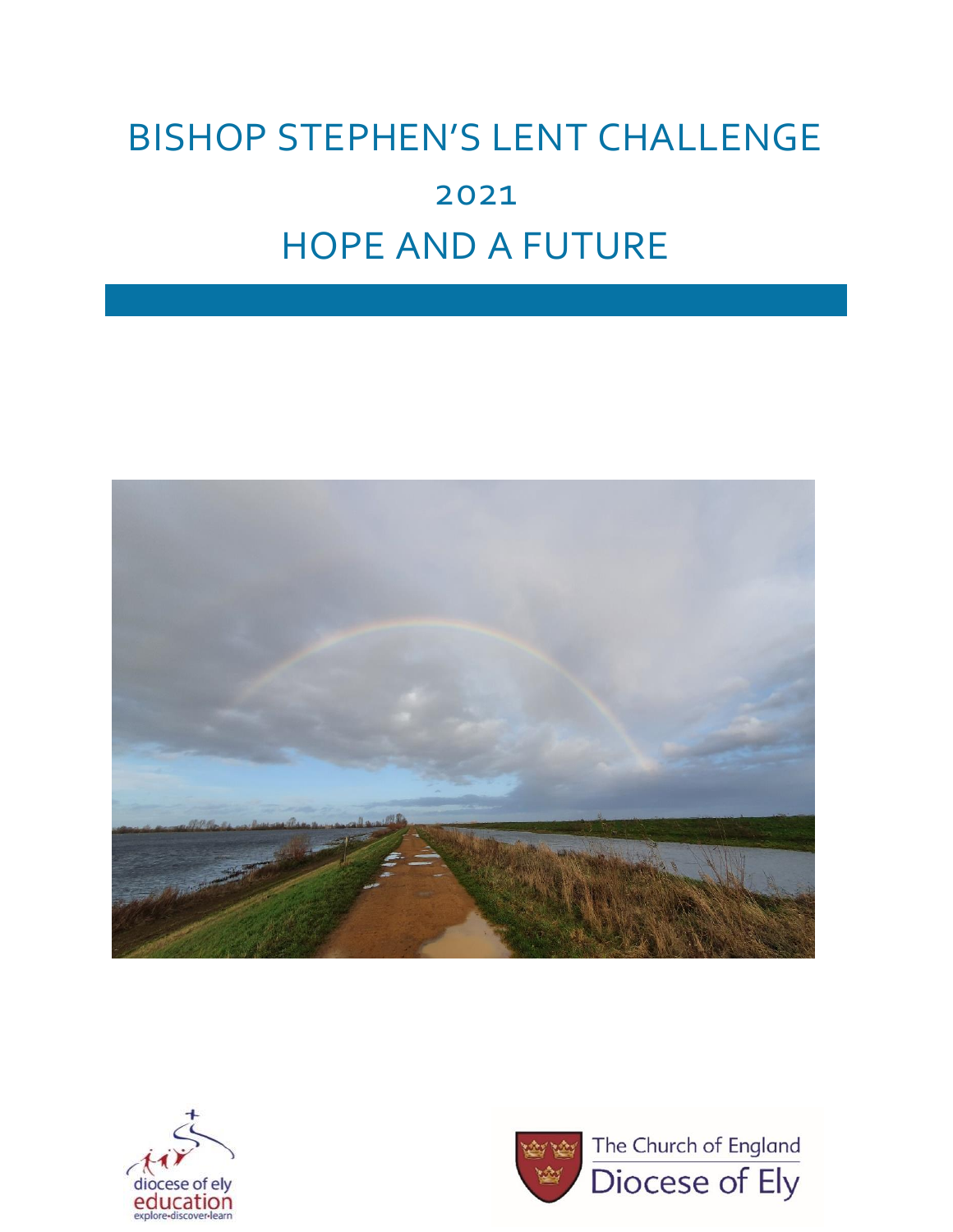# **VISION AND OVERVIEW**

**Lent Challenge 2021 is about hope and a future. A future for us all in God's world.** 

**There is much in the world at the moment where hope is needed. Life seems as if it has been put on hold, but God's love is always there for us all.**

**This Lent we are asking all our school, children, and staff to take part in Bishop Stephen's Lent Challenge 2021, to know that we live in hope and we live in God.** 

As we continue to live with the Covid-19 pandemic we have many hopes for the future. Our world and our lives have been shaken and we have experienced hardships and loss of life. Above all we have experienced fear, isolation, and enormous changes in our way of life.

In our schools it has been a complicated and difficult time. What can we do? Where should we look for help? How do we live our lives in this new world? Many of our children and families have experienced trauma and we have been there for them as much more than educators alone.

Children are remarkably resilient and can lift our own spirits as they enable us to see the hope and joy that is still with us. God works with us all as his children to enable us to support each other, fight the virus, to regain our lives and to see a future in God's love and hope.

We would like to enable an open-ended approach to the Lent Challenge this year. We would like to hear from children and staff about their ideas and their thoughts; from doubt and fear to hope and a future. We would like you to be creative in how this is expressed and communicated.

The challenge is to make this year a digital year with all responses to be in a virtual form. This can be prayers, hymns and songs, video stories, podcasts and ways that the school has reached out to others.

**Christian hope is not about trying hard to be optimistic for the future. Rather, Christian hope is what happens when we are set alight with the vision for God's world as one where all can flourish. Christian hope energizes us to walk towards and into this future to which God calls us, and already to realize this future in our lives and schools and communities.**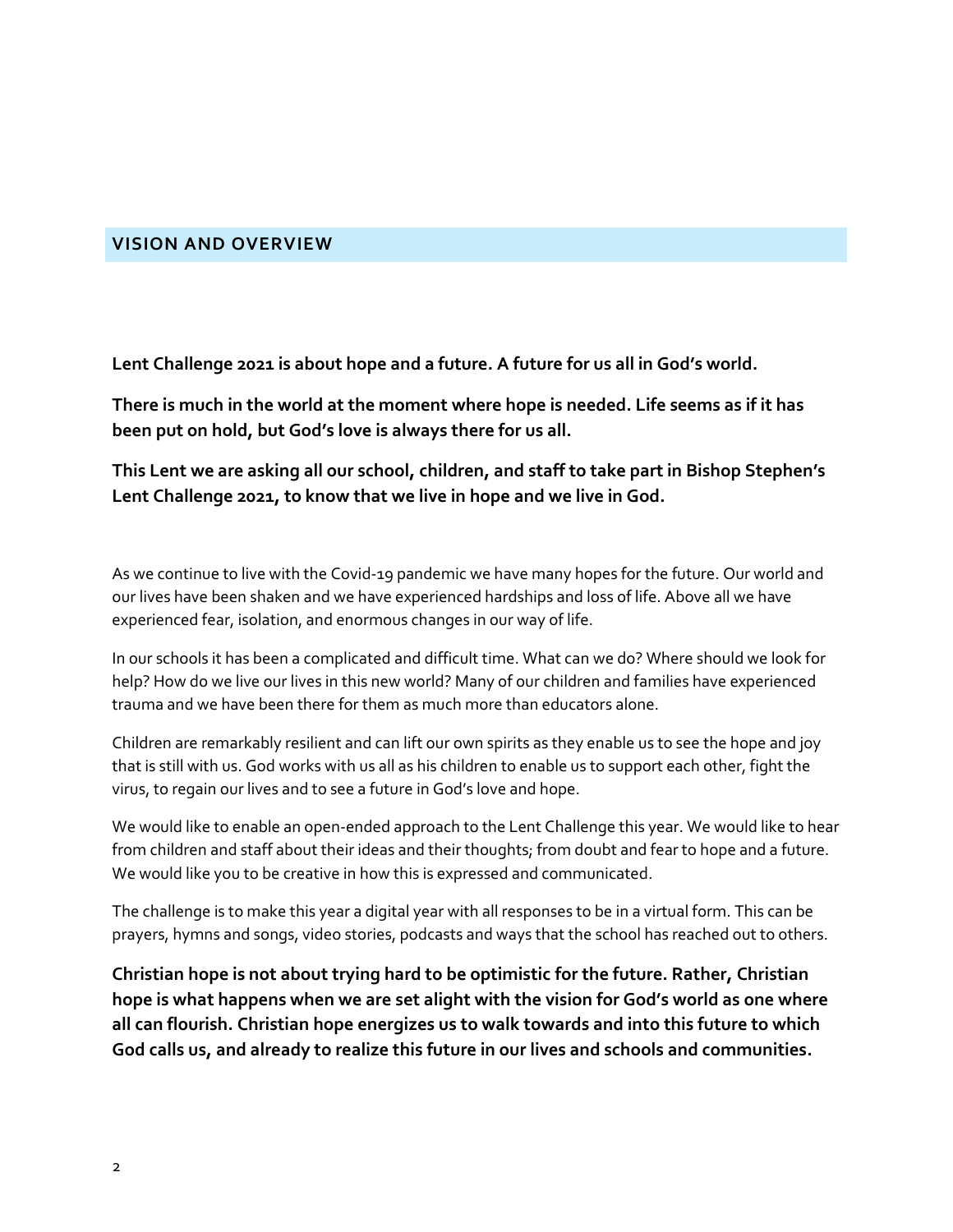# **MESSAGE FROM BISHOP STEPHEN**

Message from the Bishop of Ely

Dear Friends,

Over the last year, lots of things have changed – what we can do, who we can see, where we can go, and how we learn. We have planned and looked forward to things that haven't happened, and we have had to become used to dealing with a lot of uncertainty. Now, as many more people are being vaccinated against Covid-19, we hope for a future in which we can overcome the challenges of this virus. The commitment of so many especially young people to combatting the climate crisis gives hope for the future of creation. The commitment of people across the world to racial justice offers hope for a world where everyone is valued equally as part of that good creation.

Here in our Diocese of Ely, we have a vision of people fully alive. Hope is about believing that life in all its fullness – in all the ways the world is beautiful and amazing – really is possible. Christians believe that hope is possible because of Jesus, and because he came among us as light in the darkness and then defeated the darkness when he rose from the dead. Hope is living into that beautiful and amazing future, and making it true now, in our own lives, and families, and schools, and communities.

In this challenge, I invite you to think about your hopes; to name your hopes and how that hope can make a difference. I invite you to dream out loud together about the beautiful, amazing fullness of life you want to see.

At the inauguration of President Biden and Vice-President Harris on 20 January, the poet Amanda Gorman said this:

*When day comes, we step out of the shade, aflame and unafraid. The new dawn blooms as we free it. For there is always light, if only we're brave enough to see it. If only we're brave enough to be it.*

This Lent Challenge is a challenge to be brave in hope – to be brave enough to see the light and to be the light. I hope you enjoy that challenge, and I can't wait to find out all about your hopes and dreams for the future.

Vipher 3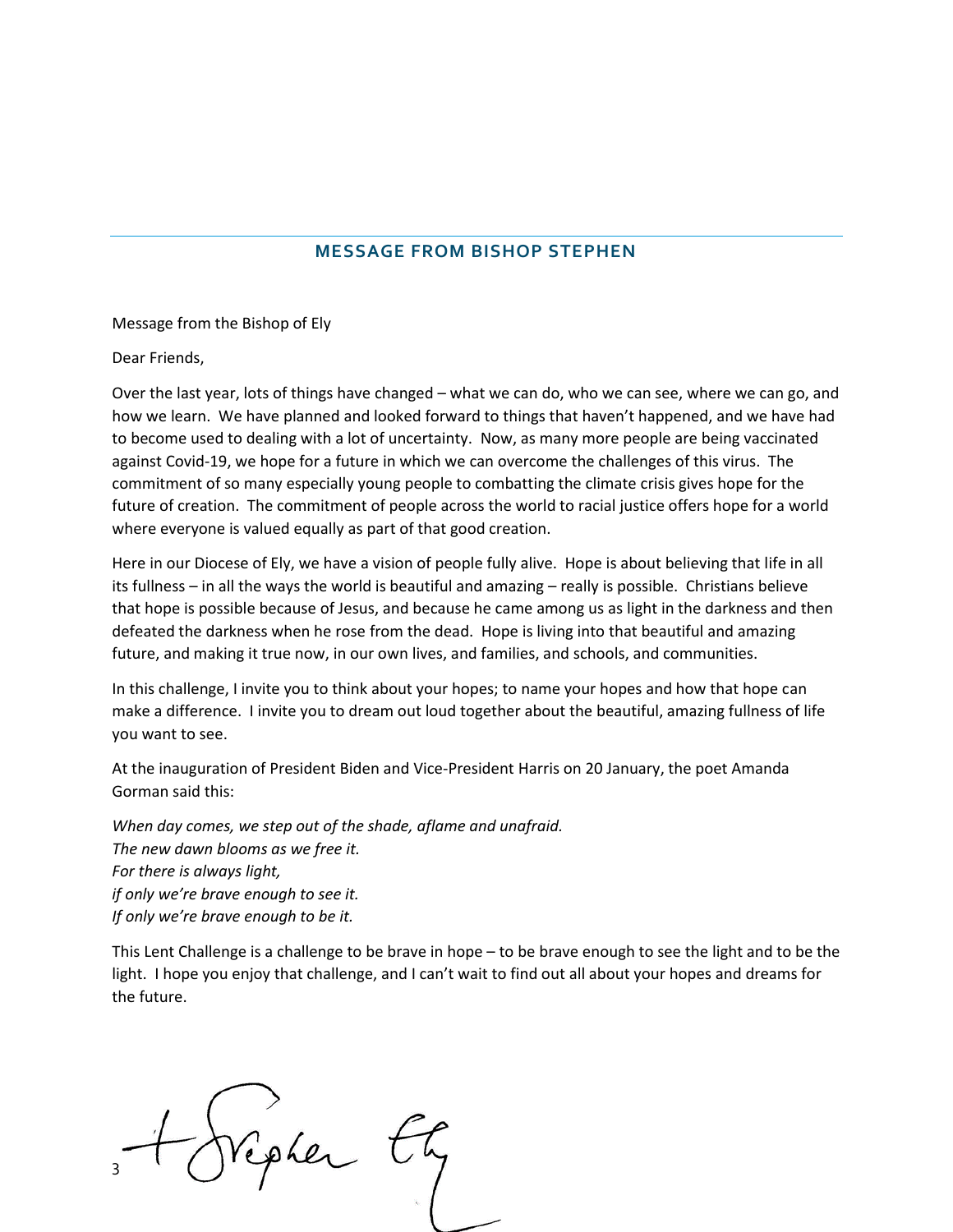#### CONTENT

Included with this pack are:

- Ideas for Collective Worship and school activities over the five weeks in Lent. These are for initial support and ideas. We hope each school will develop their own creative ideas.
- Prayers for Hope
- Resources and materials available to download
- Contacts for further information

#### CHILDREN'S WORK

We invite schools to send materials produced by the children to the diocese in electronic format.

Prayers of Hope can be written, pictures, performances, songs, and your own thoughts.

In 2021 we will be creating a page on our website for all materials produced from our schools. <http://www.elyeducation.org/main/>

We are aiming to have truly hopeful innovations and designs for resources and materials which can be shared widely with others.

We will also share our work with Ely Cathedral, Church Schools of Cambridge and the Diocese of Ely Mission and Ministry Team.

Church Schools of Cambridge will also be looking at Psalms of Hope.

Please ensure any materials have specific permission for diocesan use and for website use, i.e. non recognition images and in line with your school policies.

# IDEAS FOR COLLECTIVE WORSHIP AND ACTIVITIES

In each of the five weeks we have three sections: *Let's Find Out*, *Let the Bible Inspire Us* and *What Can We Do?*

The weeks can be carried out in the reverse order if preferred. There is a suggested Act of Worship, plus ideas for classroom and whole school activities. These are intended as a guide; we are sure that you are the best people to work out ideas for your own school, the children also will have many ideas to use.

After the five-week suggestions there is an overview of how 'hope' is so important in our schools in the areas of ethos, worship, curriculum, and leadership.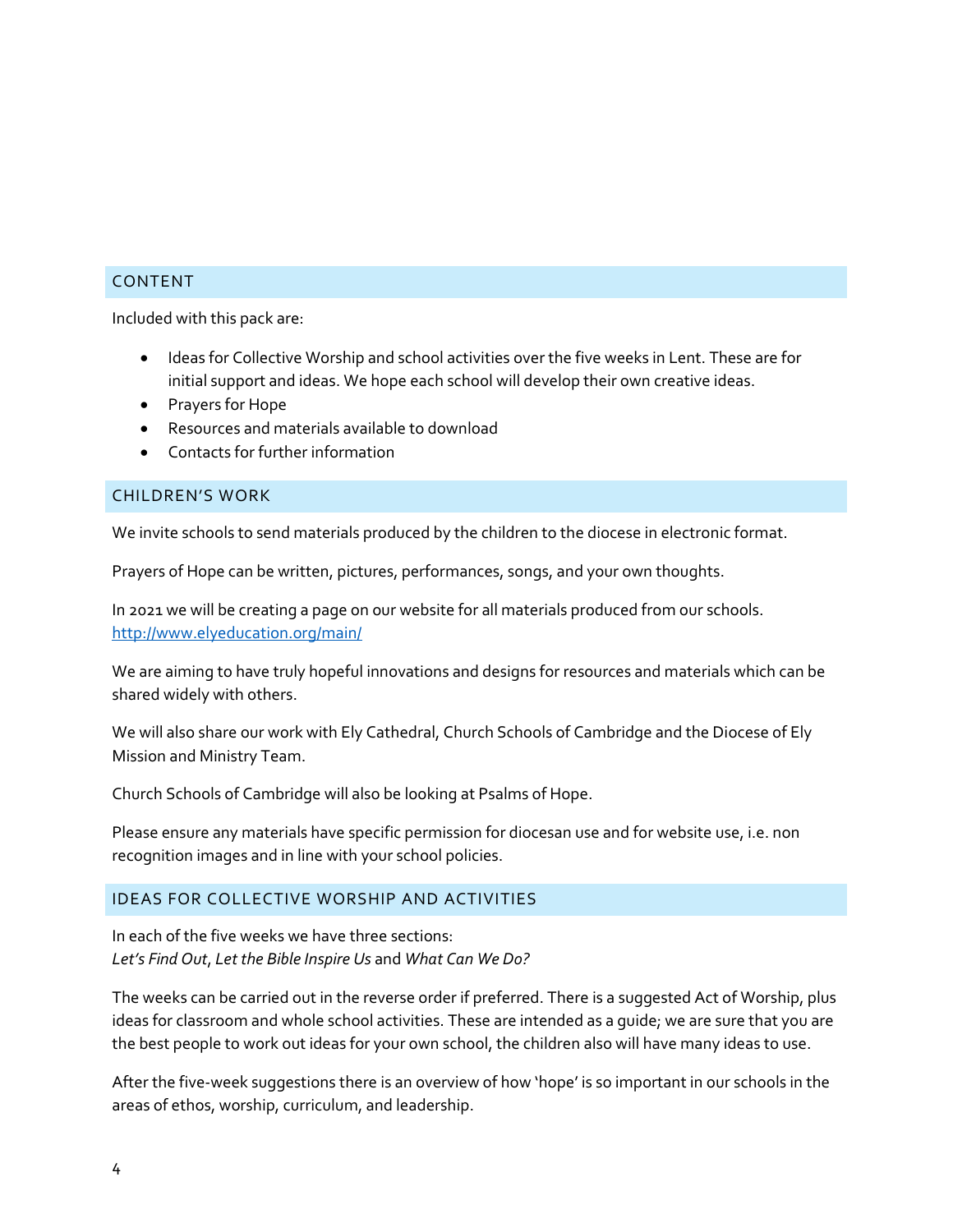This is a framework which can be copied and pasted into teachers' own methods and IT systems. The document is a Diocese of Ely document and all we ask is, that if it is used elsewhere reference is made to The Diocese of Ely.

It is also available to download on the website, you can use the link below.

<http://www.elyeducation.org/main/>

# **WEEK 1 WHAT ARE THE HOPES OF THE CHILDREN IN YOUR SCHOOL?**

*Let's find out***...**What happened in 2020? How did the virus affect our lives and where do we look for hope? Can we see a way ahead now? How can we be reflective and work together in our school as a hopeful community?

*Let the Bible inspire us*…. passages from the Bible that help us to find out more about the hope that God gives us:

# Genesis Chapter 9 verses 6-12

*After forty days Noah opened a window he had made in the ark and sent out a raven, and it kept flying back and forth until the water had dried up from the earth. Then he sent out a dove to see if the water had receded from the surface of the ground. But the dove could find nowhere to perch because there was water over all the surface of the earth; so it returned to Noah in the ark. He reached out his hand and took the dove and brought it back to himself in the ark. He waited seven more days and again sent out the dove from the ark. <sup>1</sup>When the dove returned to him in the evening, there in its beak was a freshly plucked olive leaf! Then Noah knew that the water had receded from the earth. He waited seven more days and sent the dove out again, but this time it did not return to him.*

Jeremiah Chapter 29, verse 11- 12

*For surely, I know the plans I have for you, says the Lord, plans for your welfare and not for harm, to give you a future with hope. Then when you call upon me and come and pray to me, I will hear you all.*

*What can we do?* …We can understand that: life is sometimes hard, God is with us in the difficult times, God promises that we have sunshine after the rain, we have hope after difficult times. We can help those who have suffered the most and reach out a hand of friendship. We can help everyone in our school as we all work together to be hopeful that all in our school can thrive.

# *Act of Worship Suggestion* The Story of Noah's Ark

# **Bible Reading: Genesis Chapter 9 verses 8-18**

Present the concept of this year's Lent challenge, *Hope and a Future*. Talk about some of the issues that are still present in our lives as a result of this pandemic. Ask what went well and was good. Ask questions about what the children think we can hope for in the next few months and the next year. Ask especially if they have relatives or friends who they haven't been able to see for a long time.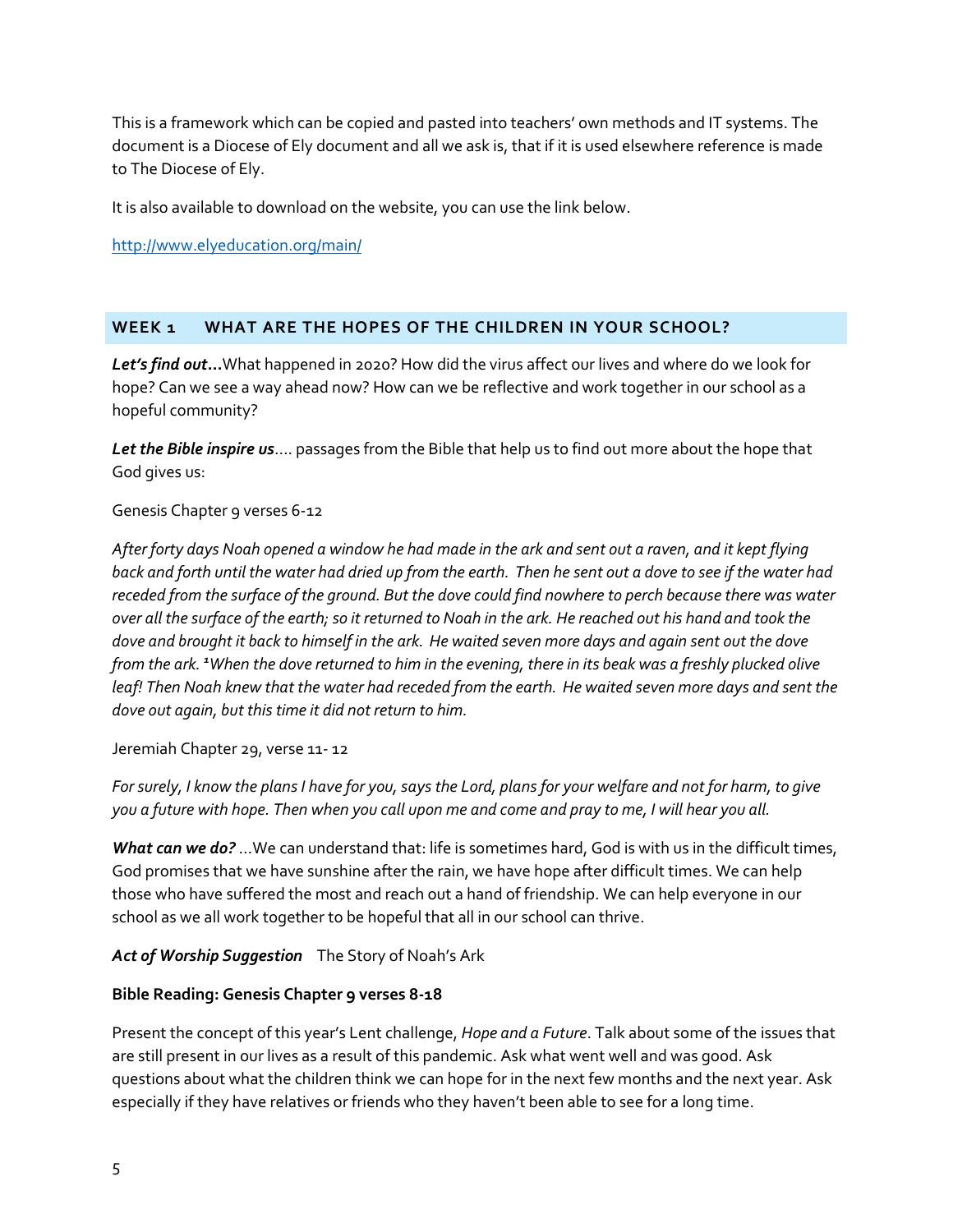Talk about the way God has shown that we know he is with us whenever things go wrong. Tell the story of Noah and the Ark and the rainbow that God sent after the flood to show that he promises he will be there for us always and that we have hope and a future.

# **Prayer**

This day is full of promises Of everything that's good; Help me face the challenges And do the things I should. Amen Anon [Lion Book of 1000 Prayers for Children] School and Class Activities – Read about the story of Jessy on Tearfund

https://www.tearfund.org/en/latest/christmas\_appeal\_2020/

**Hymns and Songs,** He's Got the Whole World in His Hands, Who Put the Colours in the Rainbow

# *Classroom and Whole School Activities*

- 1. Take photos or make lists of where we can still see pictures of rainbows around the schools and in people's windows.
- 2. Reflect on how school has changed, the use of bubbles, staggered breaktimes, mixing and meeting with our friends.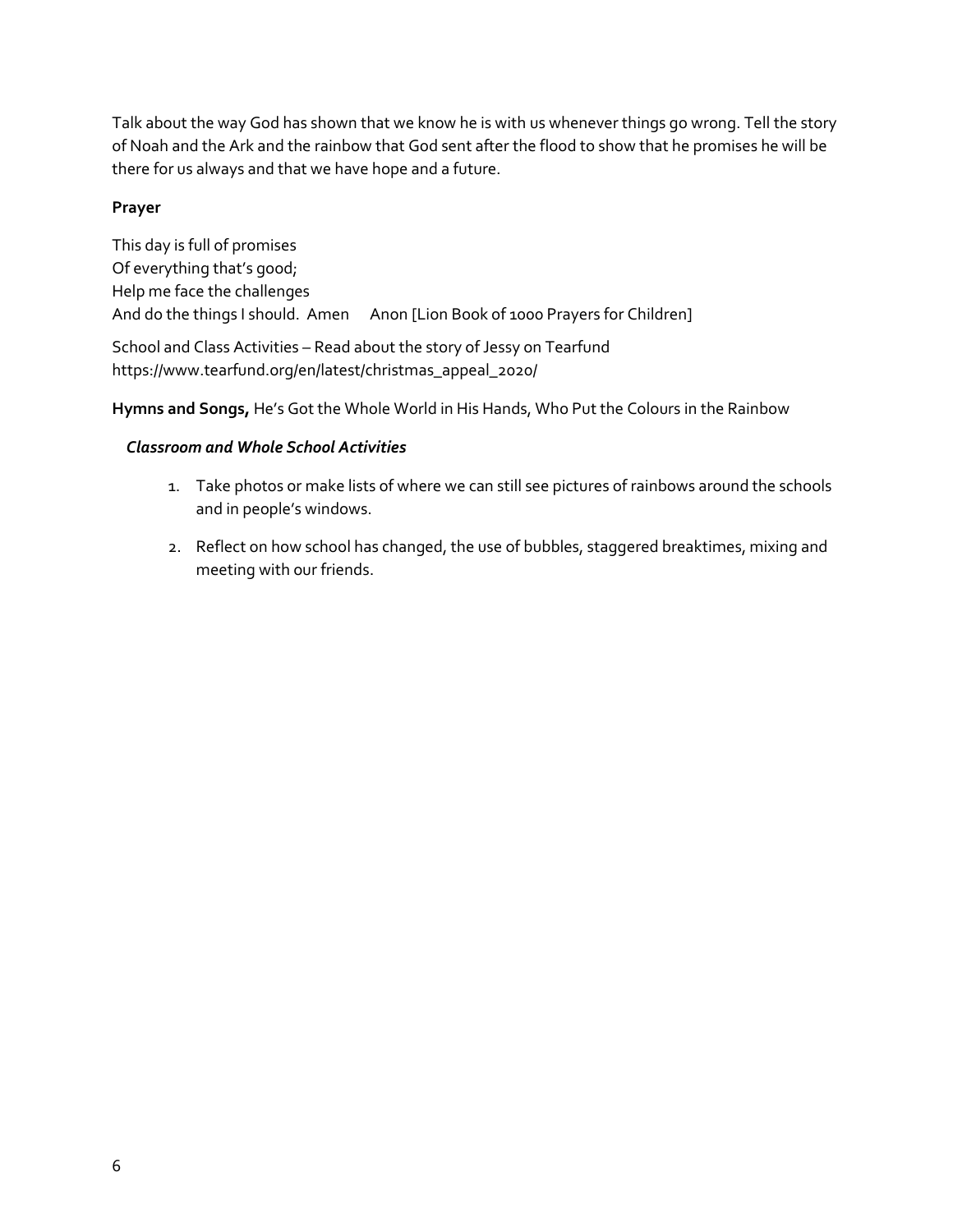# **WEEK 2 HOPE CAN MAKE A DIFFERENCE**

*Let's find out***...**Can we make a difference? Can we reach out to others who are struggling? Can we stay safe and still be there for other people too?

*Let the Bible inspire us*…. 1 Thessalonians Chapter 1, verses 3-*5* 

*We remember before our God and Father your work produced by faith, your labour prompted by love, and your endurance inspired by hope in our Lord Jesus Christ. For we know, brothers and sisters loved by God, that he has chosen you, because our gospel came to you not simply with words but also with power, with the Holy Spirit and deep conviction.*

*What can we do?* …Let's remember all the things we wished we could do but couldn't during lockdown. How can those wishes now become hope and give us energy in the way we live? What was it that kept us hopeful? What is it now that keeps us positive and ready to make a difference? Contact a relative who has been alone for so long, contact a friend who hasn't been in touch for a while, go to the playground, walk in the village so people can see you and chance to meet again.

# **Act of Worship Suggestion**

Act out a play with children coming to school, walking along the street or in the car. Maybe they are looking at a phone or maybe they are looking at houses along the way. Have someone playing the role of an older person still staying safe at home. What can the children do? Can they wave?

Have another person sitting alone in their room. They could be a child who cannot come to school because of shielding still for a relative. Send a message on the phone, light up that life!

**Songs** Think of a world without any flowers. Have you heard the raindrops?

#### **Prayer**

Heal the world and its sorrows Dry the world's river of tears Calm the world's problems and troubles And end the world's worries and fears. Anon [Lion Book of 1000 Prayers for Children]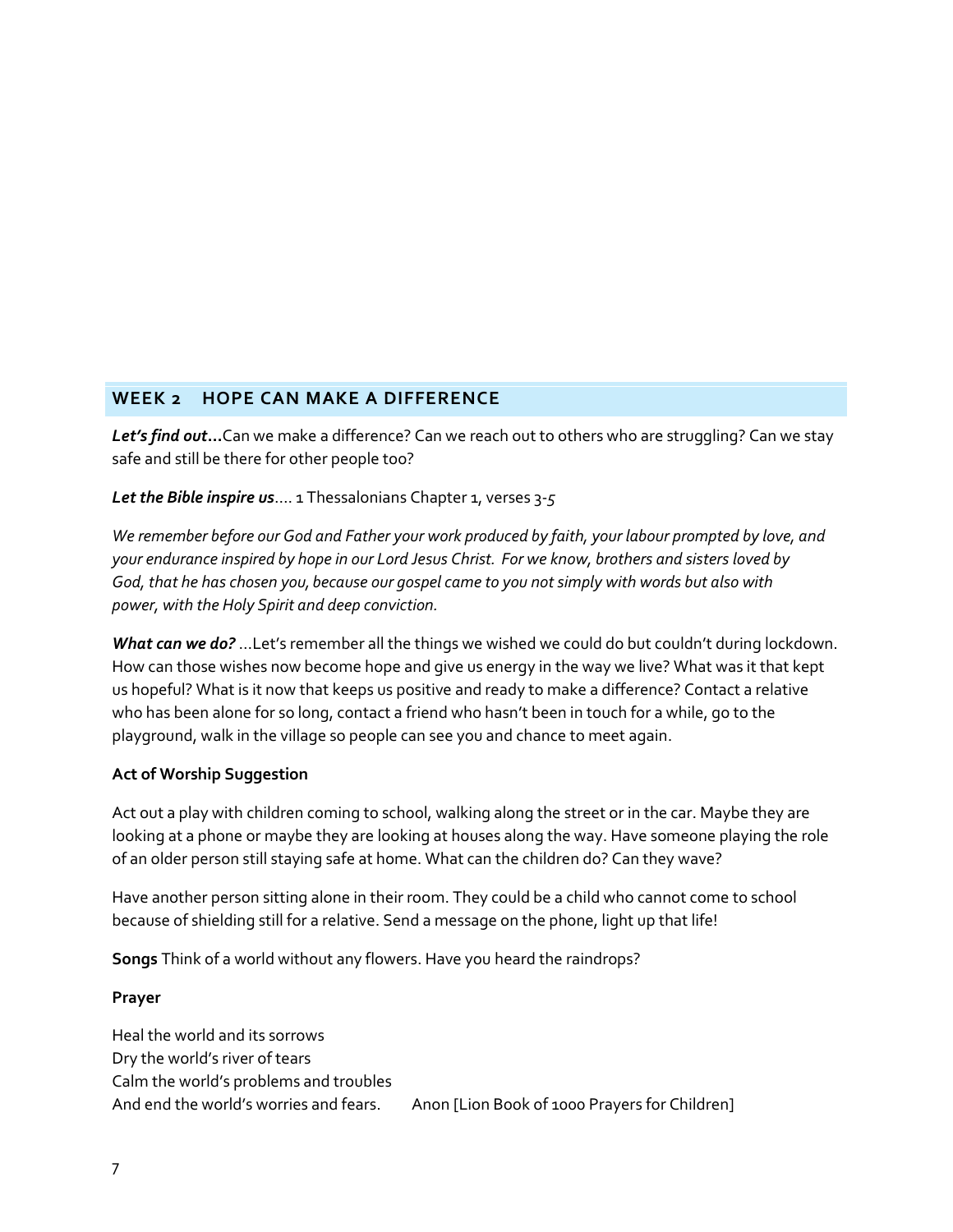#### **Classroom and Whole School Activities**

- *1. Find some poems with the word hope in them. Write an Acrostic on Hope.*
- *2. Create a Word Cloud on the link below with all the words your class can think of that will bring some hope e.g joy, future, thankful, expectation, yearning ,promise, anticipate, faith, belief, trust, God's promise, reassuring, inspiring. https://wordart.com*
- *3. Create a Word Cloud using words to describe the pandemic and words or phrases that they have heard so many times e.g. unprecedented, stay safe, save lives, NHS, vaccine, number of cases, number of deaths, lockdown, tiers, look after older people, hospitals, protective equipment, face masks, hand sanitizer.*
- *4. Create a video or podcast with children saying the words and the poems.*

# **WEEK 3 HOPE IN OUR OWN COMMUNITIES**

*Let's find out***...**Which people need our help in our community? What organisations are there that are supporting people, such as the church, a local shop, a health centre, a hospital, a care home. Find out if there are now online communities which are supporting local people through communication and offers of help. This could be through Facebook or other social media as a way of knowing when people need support at this time. Are there organisations involved in Food Banks and community transport?

*Let the Bible inspire us***….** passages from the Bible that tell us how Jesus met people in the communities and reached out to those who were suffering.

- Meeting the Samaritan woman at the well (John, Chapter 4)
- Meeting a man begging who was unable to walk (John Chapter  $5$  verses  $2-15$ )
- Meeting the paralyzed man brought by his friends (Luke Chapter 5 verses 17-26)

Jesus met many people and you can find lots of other examples in the Bible.

*What can we do?* **…** We could contact an organisation in the local community and have some contact with people who are lonely. We could bring food to school for the Food Bank, we could write letters to people in care homes, we could send them a video of children at school. There is a huge list of things you can do!

**Act of Worship Suggestion** Create a list of local organisations and display them. Talk about where they are and what they do. Ask children to research some of these. Develop a number of children who would take some school community action to reach out to these organisations.

**Songs** The Journey of Life May be Easy May be Hard, Lord of all Hopefulness

# **Prayer**

As children of this world, let us shine, let us shine.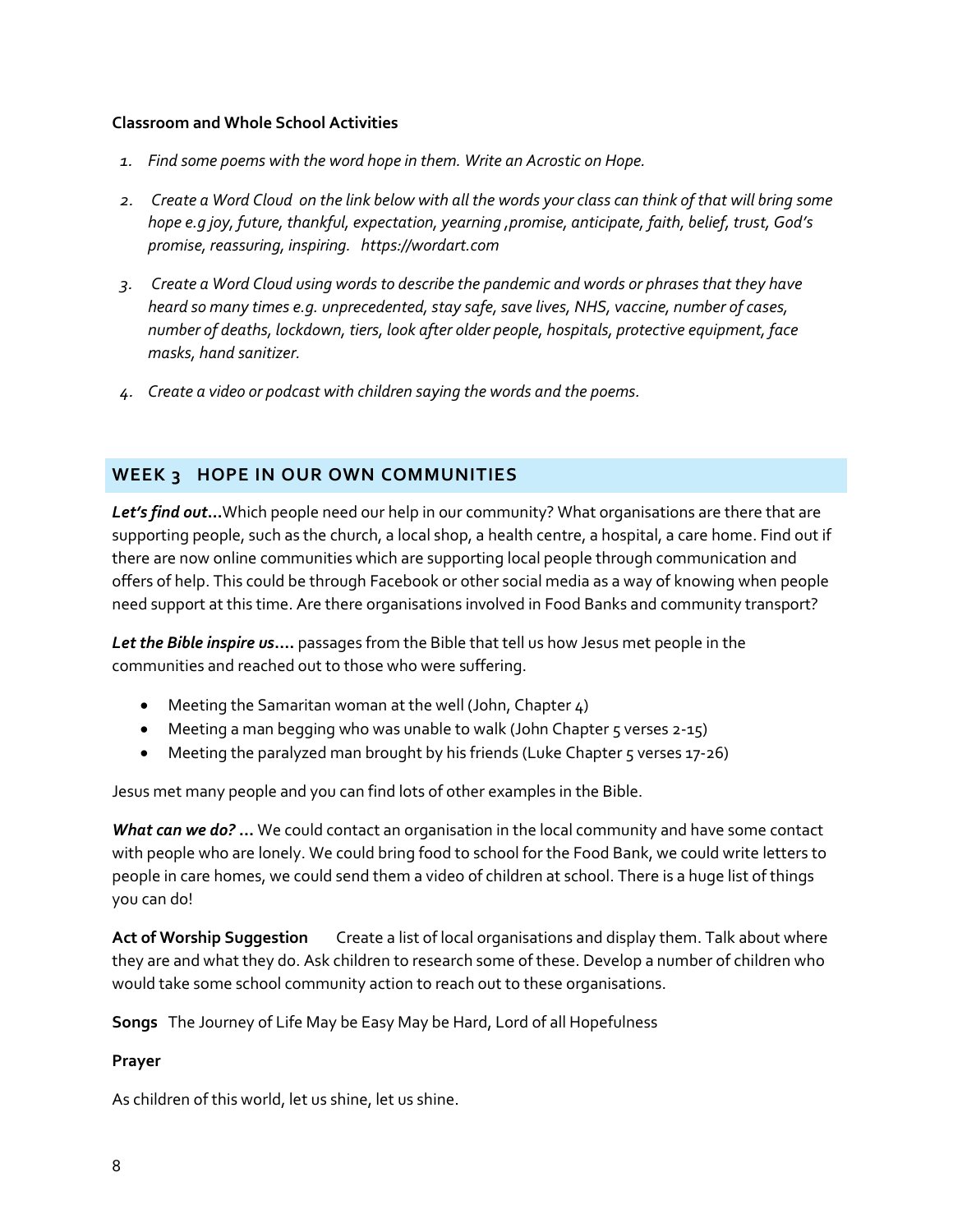As children of this school, let us learn, let us learn

As children of this family, let us love, let us love.

And as children of God, bring us hope, hope, hope. Amen. Rev'd Sue Martin

#### *Classroom and Whole School Activities*

- 1. Create collections of photos of local organisations. Display these on a school board with information about their work.
- 2. A group of children can find out more about the organisations and find ways that the school can become involved.
- 3. Create a photo board of how children have made contact.

Create a vision collage with drawings, paintings, idea bubbles etc from children's discussions in groups and with local organisations.

# **WEEK 4 HOPE ACROSS THE WORLD**

*Let's find out...*What has happened in other countries in the pandemic? Find about three or four countries with differences around the pandemic, e.g. Thailand, USA, Australia, New Zealand, Kenya, Ghana…

*Let the Bible inspire us***….** Hebrews Chapter 10 verse 23

*Let us hold on firmly to the hope we profess, because we can trust God to keep his promise.*

*What can we do?* …we can be aware that other countries have had different experiences through the pandemic. What happened at schools in other countries, find out where schools were closed.

**Act of Worship Suggestion** Who are our Neighbours?

Use Google Earth to look at other countries. Talk about the countries we have visited. Talk about countries where the pandemic has made a big difference. Think about how the children have been able to continue with their schools. Think about the difference in people's lives. When will poor countries get the vaccine?

# Information from Tearfund

*But what it hasn't changed is our faith in God and our calling to live as Jesus commands us. We continue to love our neighbours, pray and take action, both in our local communities and across the world. We go to where the need is greatest, as Jesus would do.*

*In some of the poorest countries' life is already difficult. Many people are already struggling to get food and clean water, earn a daily wage and are at risk from sexual and gender-based violence. The impact of*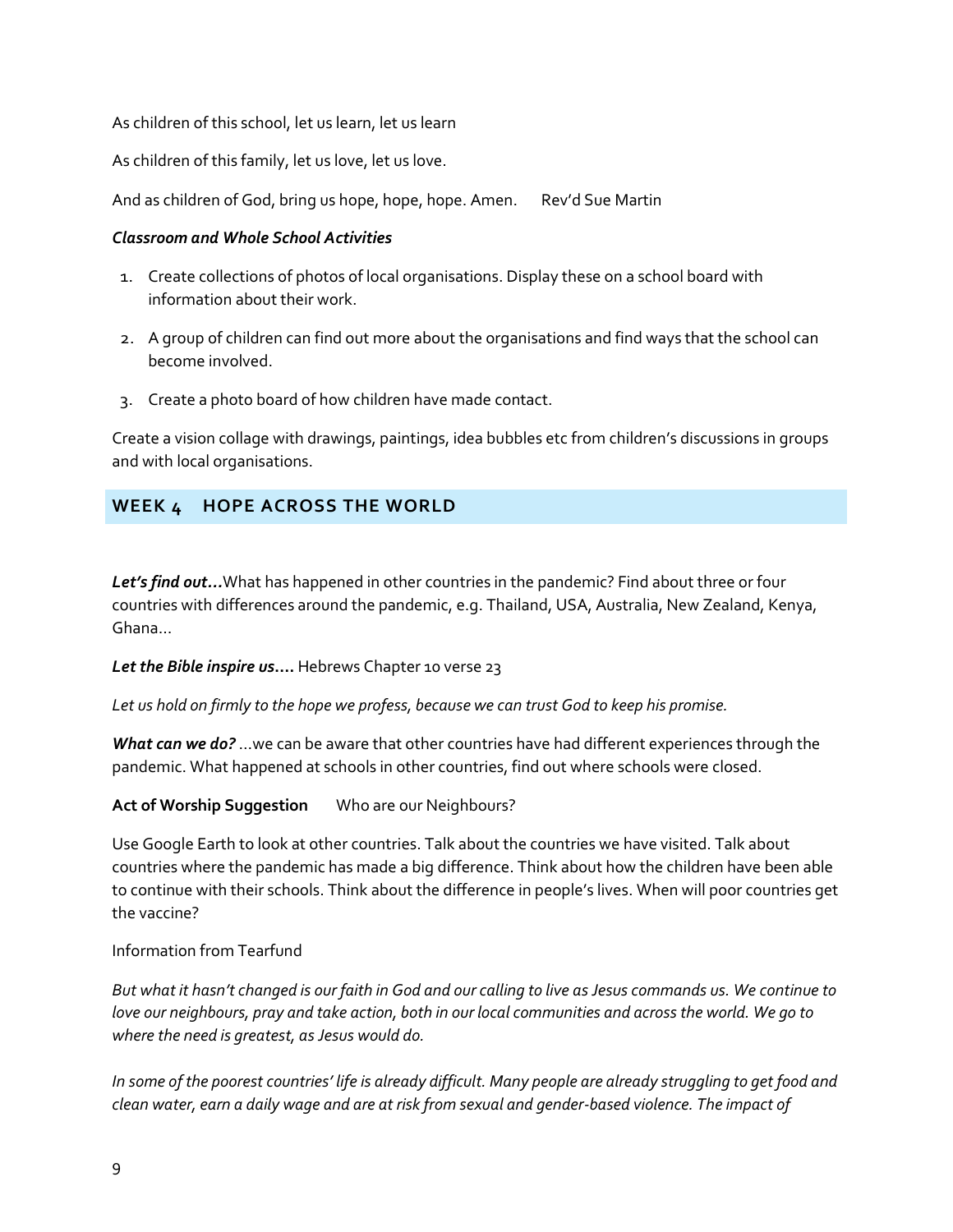*coronavirus and the lockdowns used to limit its spread are compounding the huge challenges people already face.* 

**Songs** The Journey of Life, Go Tell it on the Mountain

# **Prayer**

Lord, I climbed up a huge mountain

And from the top I could look down on the birds, Look down on the trees

And look down on the villages far away. I had never been so high up before.

Thank you for letting me see your world in a new and lovely way. Amen

Anon (taken from Prayers for Children compiled by Christopher Herbert)

# **Classroom and Whole School Activities**

- 1. Investigate websites to discover which countries have been severely affected by Covid-19
- 2. Investigate websites to discover which countries have not been badly affected by Covid-19
- 3. Find out which countries have already bought vaccine for their populations and which countries are struggling to get hold of vaccine. Why the difference?
- 4. Create an online or actual global map with countries as above.
- 5. Find ways that we can help organisations such as Christian Aid and Tearfund in their work in countries badly affected.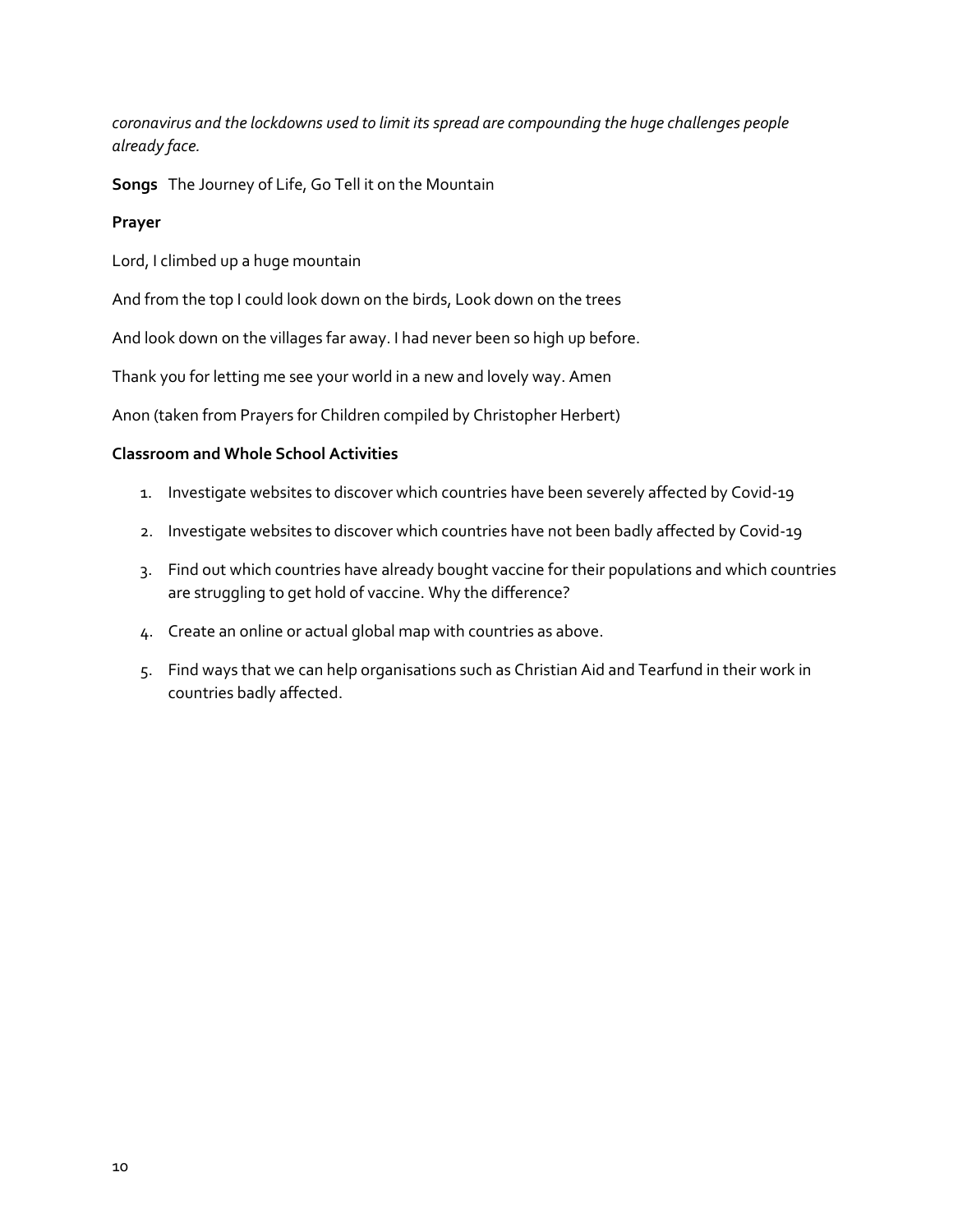#### **WEEK 5 HOPE INVITES US TO PLAN FOR THE FUTURE**

*Let's find out… Looking ahead, where do we find hope? Is it in the hope that the summer of 2021 will see a big difference in our lives? Will Covid-19 be reducing? How will the vaccine have made a difference in the UK? What is happening to other countries? Where do we find God in a world of renewed hope?*

#### *Let the Bible inspire us***…**

Mark Chapter 9 verse 23

*Everything is possible for the person who has faith.*

Isaiah Chapter 40 verse 31,

*But those wo trust in the Lord for help will find their strength renewed.*

#### *What can we do?* **…**

**Act of Worship Suggestion** Hold a pupil led Act of Worship to bring together and celebrate the work completed in the last 4 weeks. Ideally this could be through a video of the work or a collection of materials produced across the classes.

#### **A Plan for the future!**

Classes to have compiled a plan for the school and the community in how we can look ahead with hope. Plans to have suggestions which bring communities locally and globally closer together. Plans to include how we can make sure that God is with us on this journey, invitations to God to join us and guide us along the way.

**Songs** Lord of All Hopefulness**,** All Over the World

#### **Prayers**

Dear Father, May all the people of our world be free of this virus. It is so small but causes so much hurt and pain. May all the doctors and nurses help patients to survive. We live in hope because we believe in you. We have faith that all will be well one day soon. Amen Rev'd Sue Martin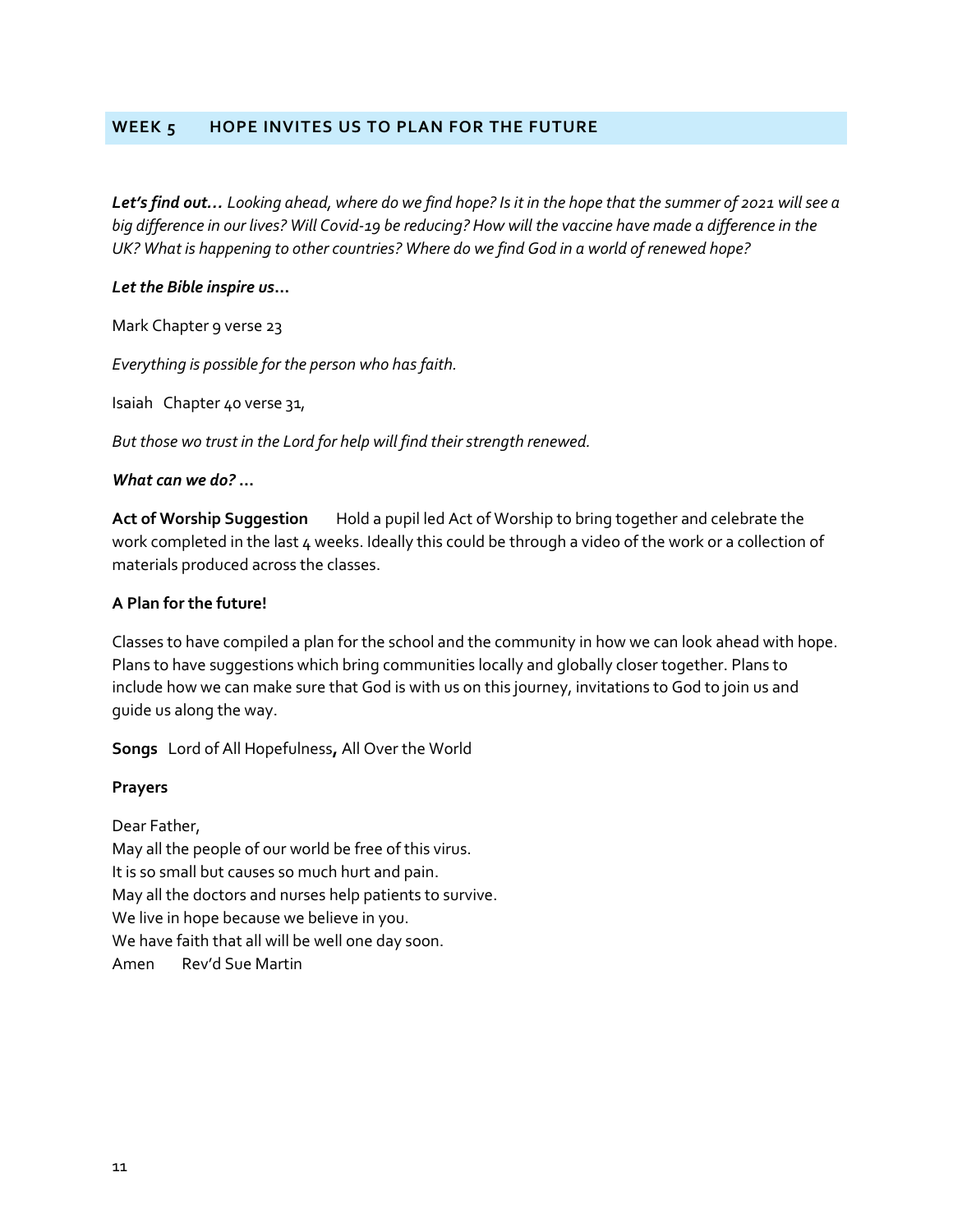# **Prayers of Hope**

# **The Work of Christmas**

When the song of the angels is stilled, When the star in the sky is gone, When the kings and princes are home, When the shepherds are back with their flock, The work of Christmas begins: To find the lost, To heal the broken, To feed the hungry, To release the prisoner, To rebuild the nations, To bring peace among others, To make music in the heart. *Howard Thurman*

This day is full of promises

Of everything that's good;

Help me face the challenges

And do the things I should*. Amen Anon [Lion Book of 1000 Prayers for Children]*

Heal the world and its sorrows Dry the world's river of tears Calm the world's problems and troubles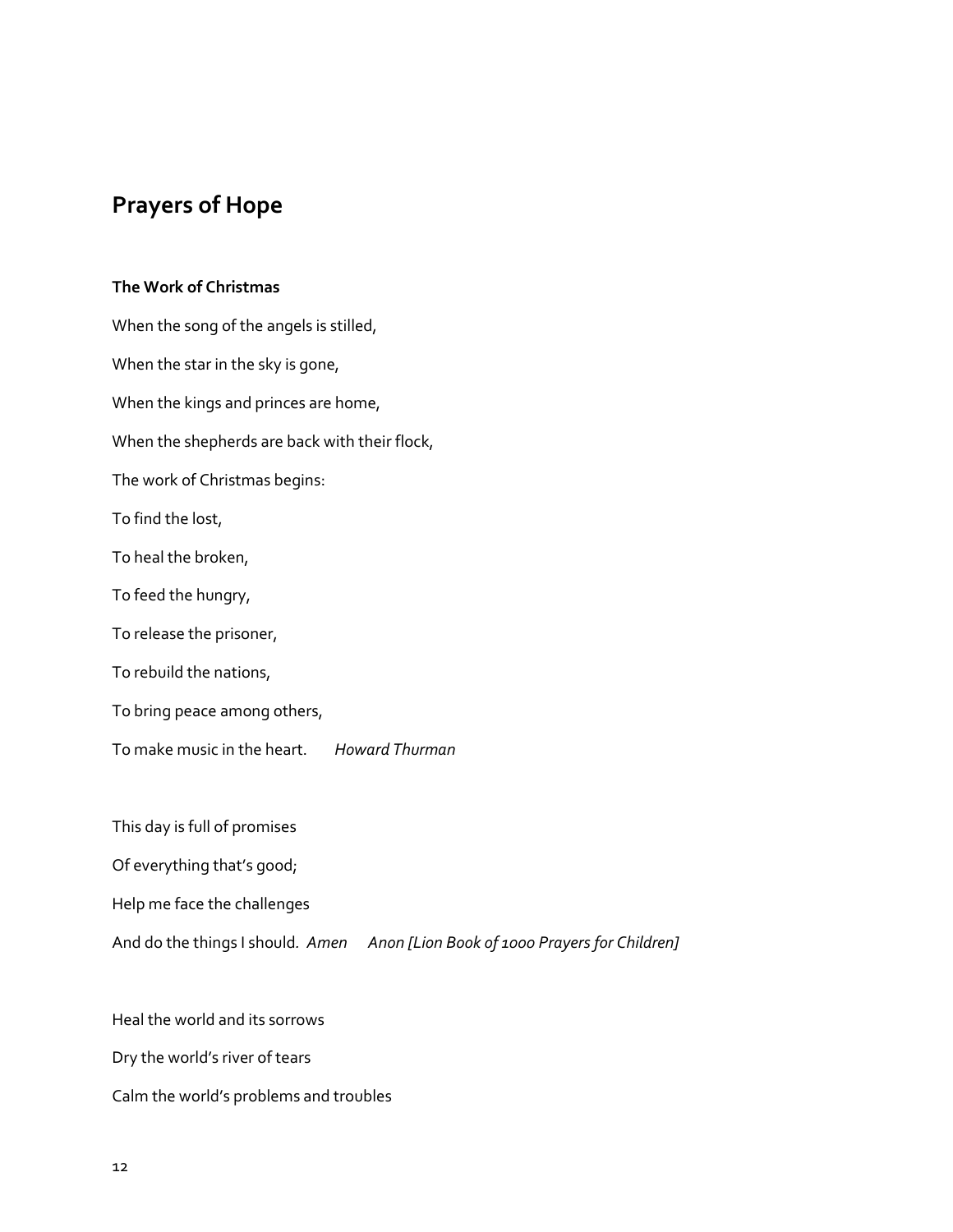And end the world's worries and fears. *Anon [Lion Book of 1000 Prayers for Children]*

As children of this world, let us shine, let us shine. As children of this school, let us learn, let us learn As children of this family, let us love, let us love. And as children of God, bring us hope, hope, hope. Amen*. Rev'd Sue Martin*

Lord, I climbed up a huge mountain

And from the top I could look down on the birds, Look down on the trees And look down on the villages far away. I had never been so high up before. Thank you for letting me see your world in a new and lovely way. Amen *Anon (taken from Prayers for Children compiled by Christopher Herbert)*

#### **RESOURCES, REFERENCES AND CONTACTS**

# **RESOURCES**

#### **Hope as a Christian Value in Schools**

#### **Ethos**

- How does the school give children hope for the future by recognising their potential and encouraging them to fulfil it?
- Is the school a place which offers a new start to those who need it? What if they need a second or even a third chance?
- How does the school create an encouraging vision for a future in which all can flourish?
- What do the children in your school hope for? Does it relate to Christian hope?

#### **Worship**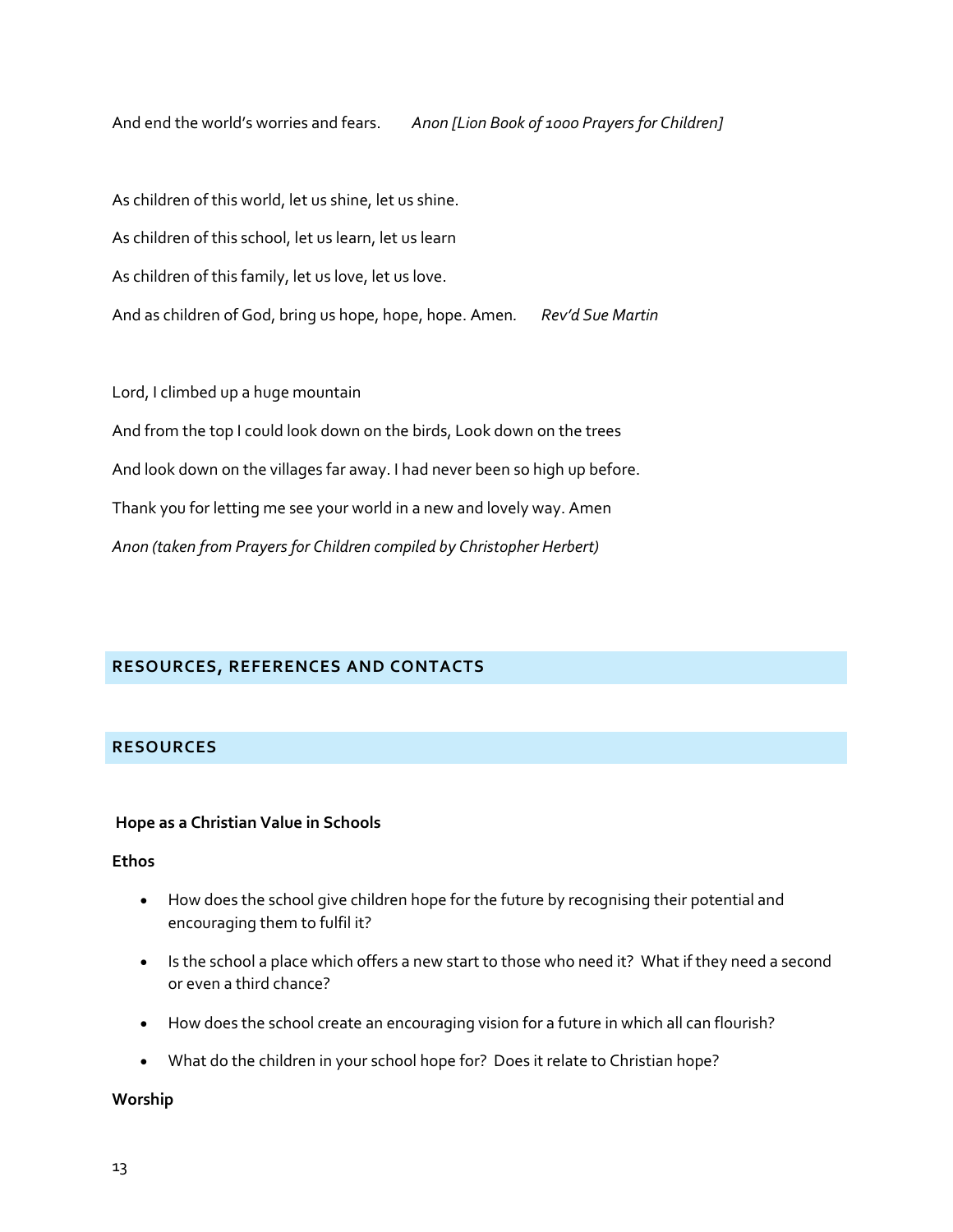- How are pupils encouraged to hope and dream in worship—and to bring these hopes to God in prayer and praise?
- Does the presentation of the Christian message in collective worship give people a basis for hope in their own lives?

# **Curriculum**

- Are your school's links with other areas of the world an active way of supporting / bringing hope to others?
- Do pupils have the opportunity to learn about those who inspire others and work for a better future as examples to emulate?
- How are pupils encouraged to see the potential of scientific discoveries for changing the world for the better?
- How are pupils helped to see that their contributions can make a difference to the world?
- Which curriculum areas encourage pupils to form a vision for a better future for themselves and others? How can they share this vision eg through the creative arts?

# **Leadership**

- Are you optimistic or pessimistic about the life chances of your children? If pessimistic, what can you do about it?
- What is your vision for the school and its future? How was this vision grown? How is this future hope shared with your wider community? How do you become a community of vision builders?
- How do you deal with difficult situations which lay any school low— including problems within local families and the community which have their ramifications in school?
- How does the school work with other agencies to bring hope to those in difficult circumstances (locally, nationally, globally)?
- Are your hopes for the school distinctive in any way because it is a church school? Why not? Should they be?
- You might be interested in reading this short article on the Theology of Hope, important for liberation theology, and its origins in Ernst Bloch, Jean-Baptiste Metz and Jürgen Moltmann: [The Theology of Hope \(theway.org.uk\)](https://www.theway.org.uk/back/084Collins.pdf)

From Diocese of Ely Education Directorate

# **REFERENCES**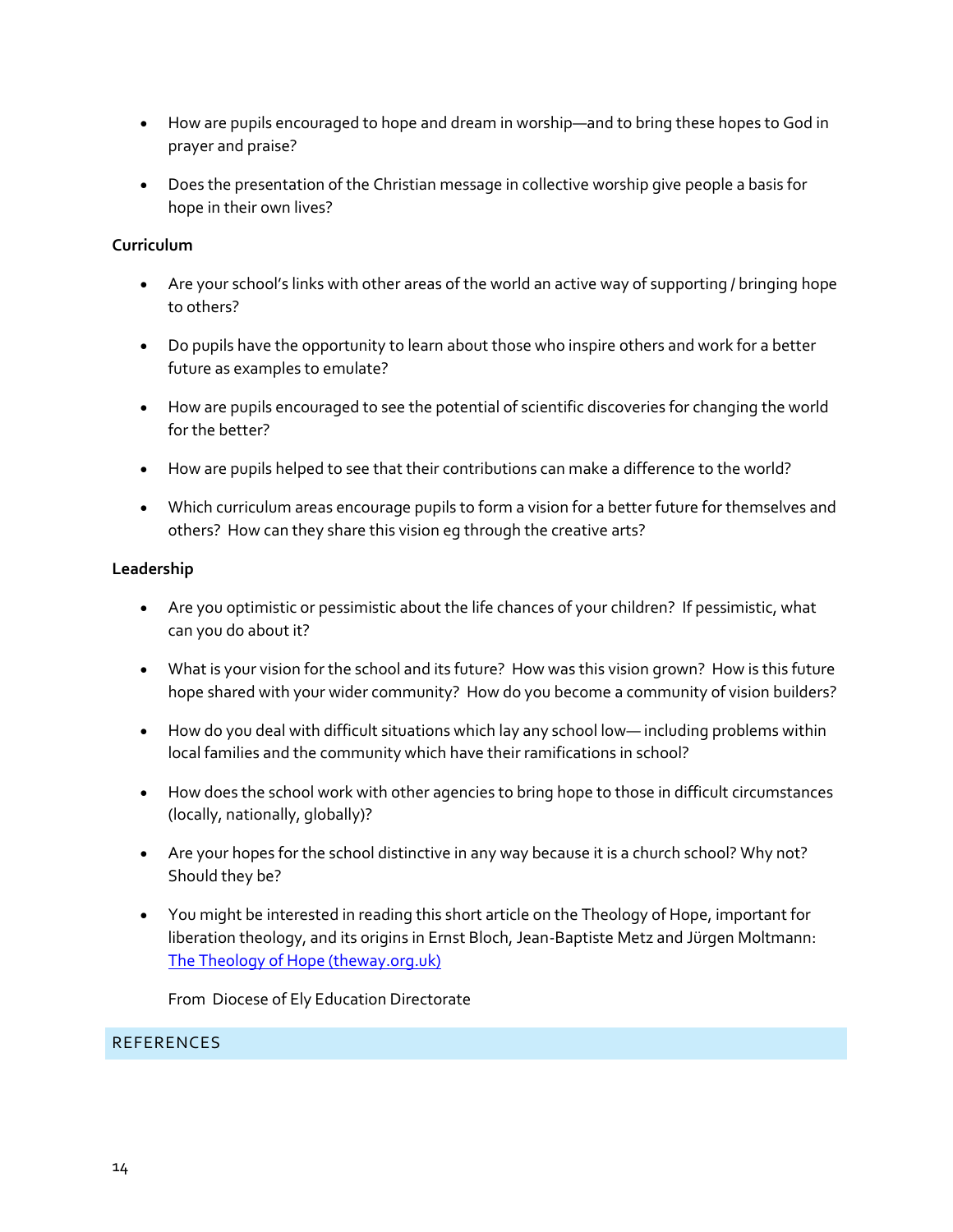#### *Bible References*

Bible versions – there are many different versions of the Bible. We suggest you use NRSV (New Revised Standard Version), NIV (New International Version), Good News Bible or Lion's Children's Bible

#### **[Jeremiah 29:11](https://www.biblegateway.com/passage/?search=Jeremiah+29%3A11&version=ESV)**

For I know the plans I have for you, declares the Lord, plans for welfare and not for evil, to give you a future and a hope.

#### **[Romans 15:13](https://www.biblegateway.com/passage/?search=Romans+15%3A13&version=ESV)**

May the God of hope fill you with all joy and peace in believing, so that by the power of the Holy Spirit you may abound in hope.

#### **[Hebrews 11:1](https://www.biblegateway.com/passage/?search=Hebrews+11%3A1&version=ESV)**

Now faith is the assurance of things hoped for, the conviction of things not seen.

#### **[Proverbs 23:18](https://www.biblegateway.com/passage/?search=Proverbs+23%3A18&version=ESV)**

Surely there is a future, and your hope will not be cut off.

#### **[Psalm 71:5](https://www.biblegateway.com/passage/?search=Psalm+71%3A5&version=ESV)**

For you, O Lord, are my hope, my trust, O Lord, from my youth

#### J**[ohn 3:16](https://www.biblegateway.com/passage/?search=John+3%3A16&version=ESV)**

For God so loved the world, that he gave his only Son, that whoever believes in him should not perish but have eternal life.

#### **[Psalm 130:7](https://www.biblegateway.com/passage/?search=Psalm+130%3A7&version=ESV)**

O Israel, hope in the Lord! For with the Lord there is steadfast love, and with him is plentiful redemption.

#### **[John 14:27](https://www.biblegateway.com/passage/?search=John+14%3A27&version=ESV)**

Peace I leave with you; my peace I give to you. Not as the world gives do I give to you. Let not your hearts be troubled, neither let them be afraid.

# BOOKS USED IN COMPILING THIS LENT CHALLENGE

Sacks, Jonathan. *Celebrating Life, Finding Happiness in Unexpected Places*. Fount , Harper Collins, 2000